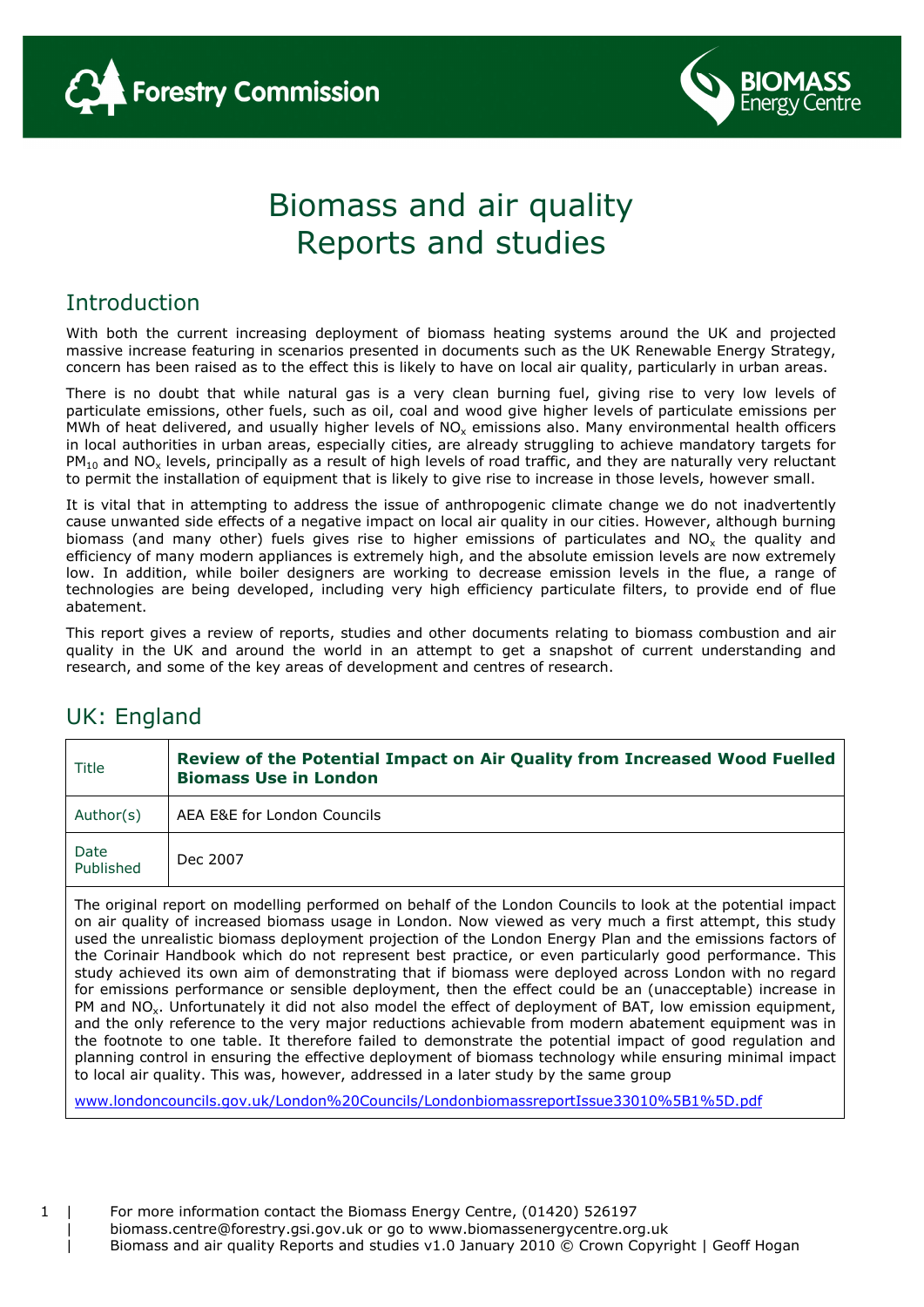| Title             | <b>Technical Guidance: Screening assessment for biomass boilers</b> |
|-------------------|---------------------------------------------------------------------|
| Author(s)         | AEA E&E for DEFRA                                                   |
| Date<br>Published | July 2008                                                           |

Part of a suite of guidance to assist local authorities in assessing applications for biomass boilers, provided by AEA. This guidance presents methods for assessing the local air quality impact of both individual and multiple installations in order to determine whether there is a risk of exceeding the objectives of the Air Quality Strategy, which are also set out within the document. This is intended as an initial screening in order to suggest where a more detailed assessment may be required.

www.airquality.co.uk/reports/cat18/0806261519\_methods.pdf

| Title             | LAQM Tool v1.02   |
|-------------------|-------------------|
| Author(s)         | AEA E&E for DEFRA |
| Date<br>Published | Dec 2008          |

Another part of the suite of guidance provided for local authorities in assessing the potential impact of biomass boilers, provided by AEA. This is a spreadsheet based tool that performs the calculations behind the graphs in the DEFRA Local air quality management Technical Guidance (LAQM.TG). It covers the range of boilers from 50 kW to 20 MW and provides a tool to assess whether, for a given set of parameters, including stack height and diameter, height of neighbouring buildings and background concentrations, whether limits will be exceeded.

www.airquality.co.uk/laqm/tools/biomass\_calculator\_tool6.xls

| Title                                                                                                                                                                                                                                                  | <b>Biomass for London: Wood fuel guide</b> |  |  |
|--------------------------------------------------------------------------------------------------------------------------------------------------------------------------------------------------------------------------------------------------------|--------------------------------------------|--|--|
| Author(s)                                                                                                                                                                                                                                              | London Energy Partnership                  |  |  |
| Date<br>Published                                                                                                                                                                                                                                      | Jan 2009                                   |  |  |
| A general report addressing many aspects of using biomass in London. Chapter 6 covers "Meeting legislation<br>and planning requirements", addressing visible and actual emissions, and the Clean Air Act, Local Air Quality<br>Management (LAQM), etc. |                                            |  |  |

www.lep.org.uk/files/?ref=X925N6FY-209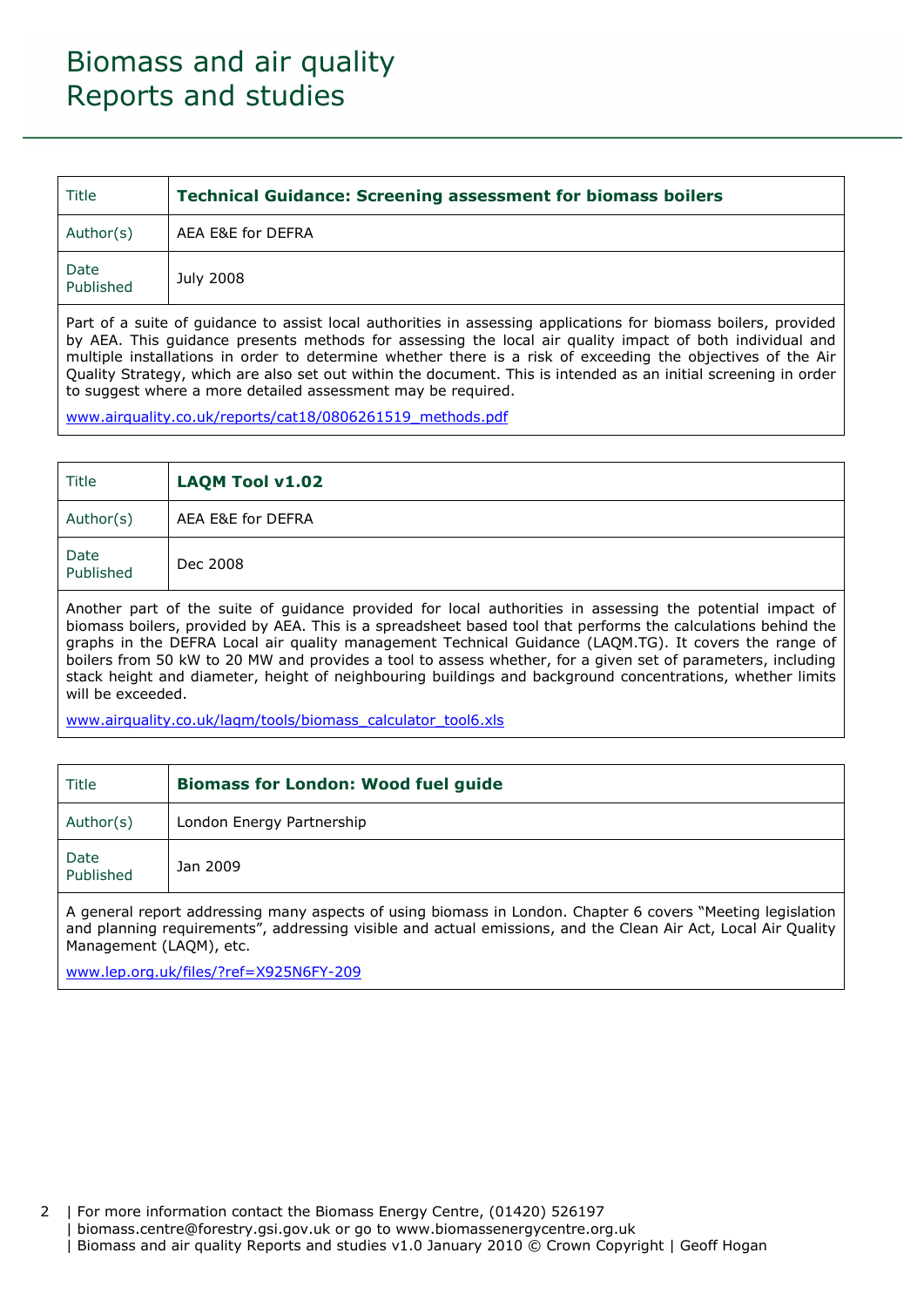| Title                                                                                                         | Local air quality management Technical guidance LAQM.TG(09) |
|---------------------------------------------------------------------------------------------------------------|-------------------------------------------------------------|
| Author(s)                                                                                                     | <b>DEFRA</b>                                                |
| Date<br>Published                                                                                             | Feb 2009                                                    |
| Part IV of the Environment Act 1995. Covers a wide range of potential impacts on local air quality, including |                                                             |

biomass combustion and provides information on tools and supporting information available, monitoring techniques and procedures. In particular it covers Review and Assessment of emissions of  $PM_{10}$  and NO<sub>2</sub> and provides graphs to assist in the calculation of effective stack height required for effective dispersion. The function of these graphs can also be performed by the AEA LAQM spreadsheet tool (above).

www.defra.gov.uk/environment/quality/air/airquality/local/guidance/documents/tech-guidance-laqm-tg-09.pdf

| Title             | FAQ on solid fuel burning April 2009 v5 |
|-------------------|-----------------------------------------|
| Author(s)         | University of the West of England       |
| Date<br>Published | April 2009                              |

Sets out to answer the single question: "How can I identify areas in my district where burning of solid fuels such as coal, smokeless fuel or wood (i.e. biomass) might be leading to exceedences of the 2004 daily mean PM<sub>10</sub> air quality objective (and the 2010 annual mean objective in Scotland)?"

www.uwe.ac.uk/aqm/review/mfaqfiles/FAQ%20on%20solid%20fuel%20burning%20April%202009%20v5% 20final.pdf

| Title             | Biomass and air quality guidance for local authorities |
|-------------------|--------------------------------------------------------|
| Author(s)         | Environmental Protection UK, LACoRS                    |
| Date<br>Published | June 2009                                              |

One of a pair of detailed documents to address in detail the issues associated with the use of biomass and local air quality. This provides detailed guidance for local authorities on all aspects of the potential air quality implications of applications to install biomass heating and CHP equipment. It sets out the policy context in regard to biomass energy and also in regard to air quality. It lists the EN standards potentially applicable to biomass equipment, and also other standards applied around Europe. It then sets out the various regulatory regimes that might apply, and the approvals and consent processes that apply, including EP (Environmental Permitting, including PPC (Pollution Prevention and Control) and LA-PPC), CAA (Clean Air Act), WID (Waste Incineration Directive) and LCPD (Large Combustion Plant Directive). It then discusses the assessment of potential impacts from a proposed project, and how these can be mitigated.

www.environmental-protection.org.uk/biomass/

www.environmental-protection.org.uk/assets/library/documents/Biomass\_and\_Air\_Quality\_Guidance.pdf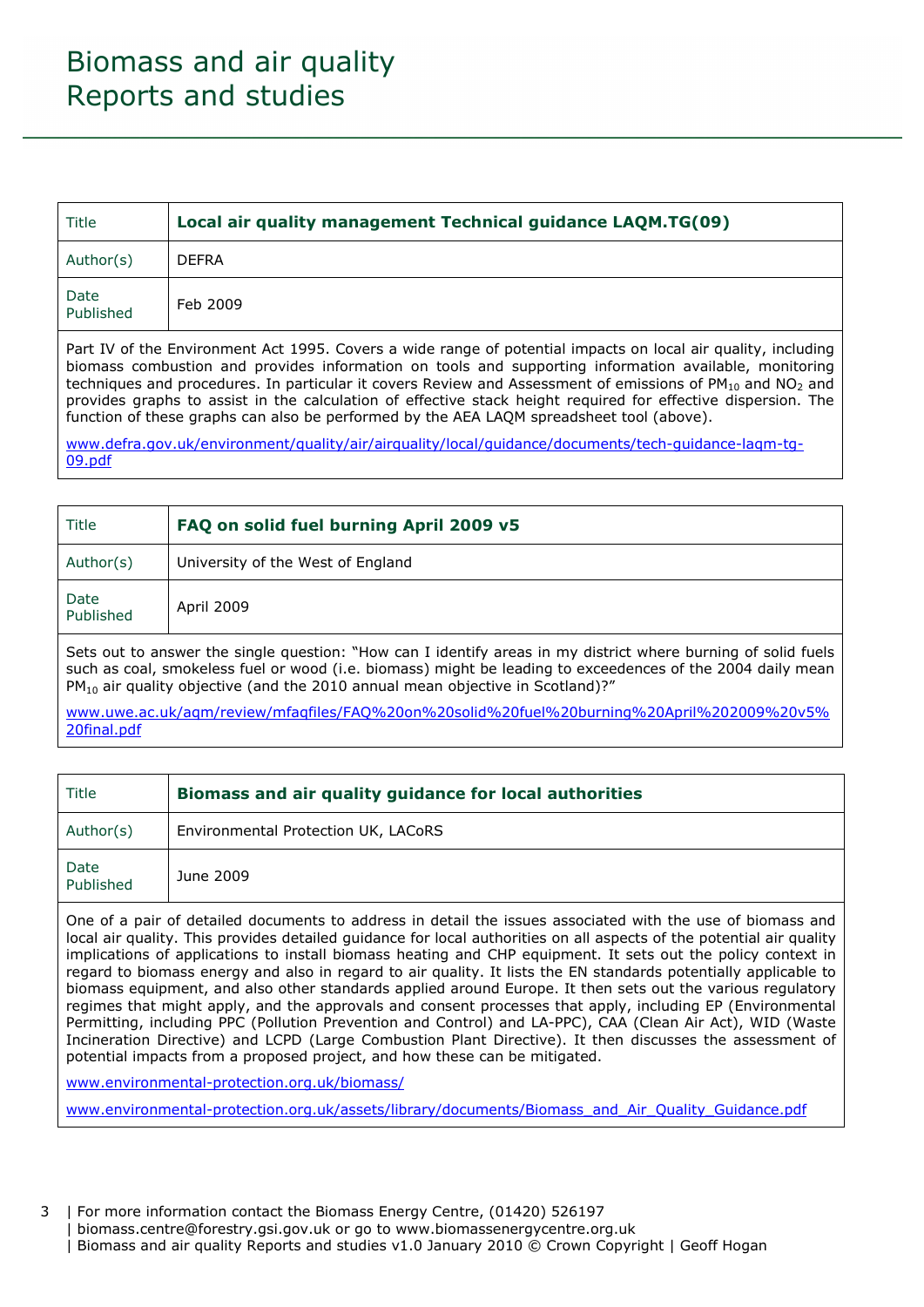| Title                                                                                                    | Biomass and air quality information for developers |
|----------------------------------------------------------------------------------------------------------|----------------------------------------------------|
| Author(s)                                                                                                | Environmental Protection UK, LACoRS                |
| Date<br>Published                                                                                        | June 2009                                          |
| A companion document to the above, providing the information to allow project developers considering the |                                                    |

installation of biomass equipment to understand the potential impact on local air quality and their responsibilities for providing the information necessary to allow local authorities to assess the likely impact. It provides a list of the information likely to be required, why it is needed, and where to obtain it.

www.environmental-protection.org.uk/assets/library/documents/Biomass\_Developers\_Leaflet.pdf

| Title                                                                                                                                                                                                                                                                                                 | <b>Renewable Energy Strategy</b> |
|-------------------------------------------------------------------------------------------------------------------------------------------------------------------------------------------------------------------------------------------------------------------------------------------------------|----------------------------------|
| Author(s)                                                                                                                                                                                                                                                                                             | <b>DECC</b>                      |
| Date<br>Published                                                                                                                                                                                                                                                                                     | July 2009                        |
| As part of the RES the potential impacts of different measures were considered. Detailed modelling of the<br>potential air quality impacts of the projected use of biomass in the UK was undertaken by AEA, and<br>recommendations made for performance standards and deployment to minimise impacts. |                                  |

www.decc.gov.uk/Media/viewfile.ashx?FilePath=What%20we%20do\UK%20energy%20supply\Energy%20m ix\Renewable%20energy\Renewable%20Energy%20Strategy\1\_20090717120647\_e\_@@\_TheUKRenewable EnergyStrategy2009.pdf&filetype=4

| Title             | <b>Study for RES</b>                                  |
|-------------------|-------------------------------------------------------|
| Author(s)         | AEA E&E for DECC                                      |
| Date<br>Published | This study does not appear to be publically available |

A study by AEA to assess the potential air quality impacts of the level of biomass deployment suggested by the RES and suggest measures that could mitigate these. The conclusion was that "biomass boilers should have a small and manageable impact on air quality provided that all new small-scale biomass plant are of high quality". In this context, high quality corresponds to the best performing units currently available on the market: PM<sub>10</sub> 20 g/GJ, NO<sub>x</sub> 50 g/GJ. It also assumed low deployment in Air Quality Management Areas (AQMAs) and that the majority of biomass heat was to replace coal and oil fired boilers and is off the gas grid or away from densely populated urban areas. Current industry opinion is that, while a limit of 20 g/GJ for PM<sub>10</sub> is readily achievable by a range of products already available, a NO<sub>x</sub> limit of 50 g/GJ is currently almost unachievable.

This study does not appear to be publically available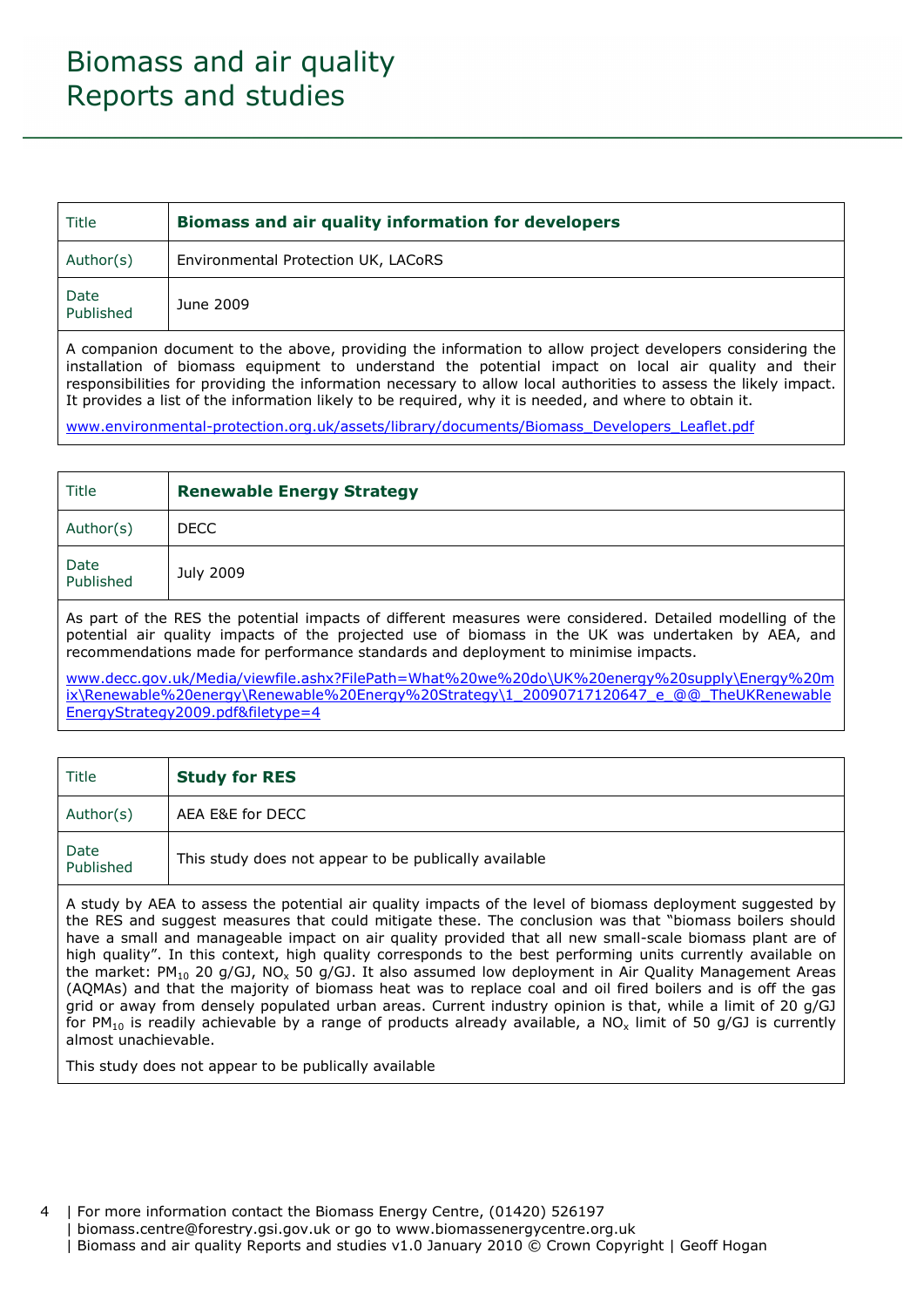#### UK: Scotland

| Title             | Review of Greenhouse Gas Life Cycle Emissions, Air Pollution Impacts and<br><b>Economics of Biomass Production and Consumption in Scotland</b> |
|-------------------|------------------------------------------------------------------------------------------------------------------------------------------------|
| Author(s)         | Scottish Executive                                                                                                                             |
| Date<br>Published | June 2006                                                                                                                                      |
|                   |                                                                                                                                                |

A literature review of the existing information on biomass energy, encompassing energy generation potential, greenhouse gas and energy balances, air quality and associated environmental impacts and economics of a wide range of biomass energy technologies. One chapter is dedicated to environmental impacts of biomass energy options, principally air quality impacts. The principal conclusions are that the fossil fuel to be replaced is an important factor in determining the air quality impact, that while fuel characteristics have an influence, choice of technology, including for abatement, is more significant, and there was less reliable data and fewer studies on air quality impacts than on LCA of GHG impacts.

www.scotland.gov.uk/Publications/2006/09/22094104/0

www.scotland.gov.uk/Resource/Doc/149415/0039781.pdf

| Title                                                                                                                                                                   | Measurement and Modelling of Fine Particulate Emissions (PM <sub>10</sub> & PM <sub>2.5</sub> )<br>from Wood-Burning Biomass Boilers |
|-------------------------------------------------------------------------------------------------------------------------------------------------------------------------|--------------------------------------------------------------------------------------------------------------------------------------|
| Author(s)                                                                                                                                                               | AEA E&E for Scottish Government                                                                                                      |
| Date<br>Published                                                                                                                                                       | Sept 2008                                                                                                                            |
| A modelling study performed by AEA for the Councils of Edinburgh and Dundee to look at the potential air<br>quality impacts of 15% of heat demand being met by biomass. |                                                                                                                                      |

www.scotland.gov.uk/Publications/2008/11/05160512

#### Papers referenced under air quality in Scottish Executive study

| Title             | LCA of biofuels under different environmental aspects, in Biomass for<br>Energy and the Environment, Proceedings of the 9th European Bioenergy<br><b>Conference</b> |
|-------------------|---------------------------------------------------------------------------------------------------------------------------------------------------------------------|
| Author(s)         | Kaltschmitt, M & Reinhardt, GA                                                                                                                                      |
| Date<br>Published | 1996                                                                                                                                                                |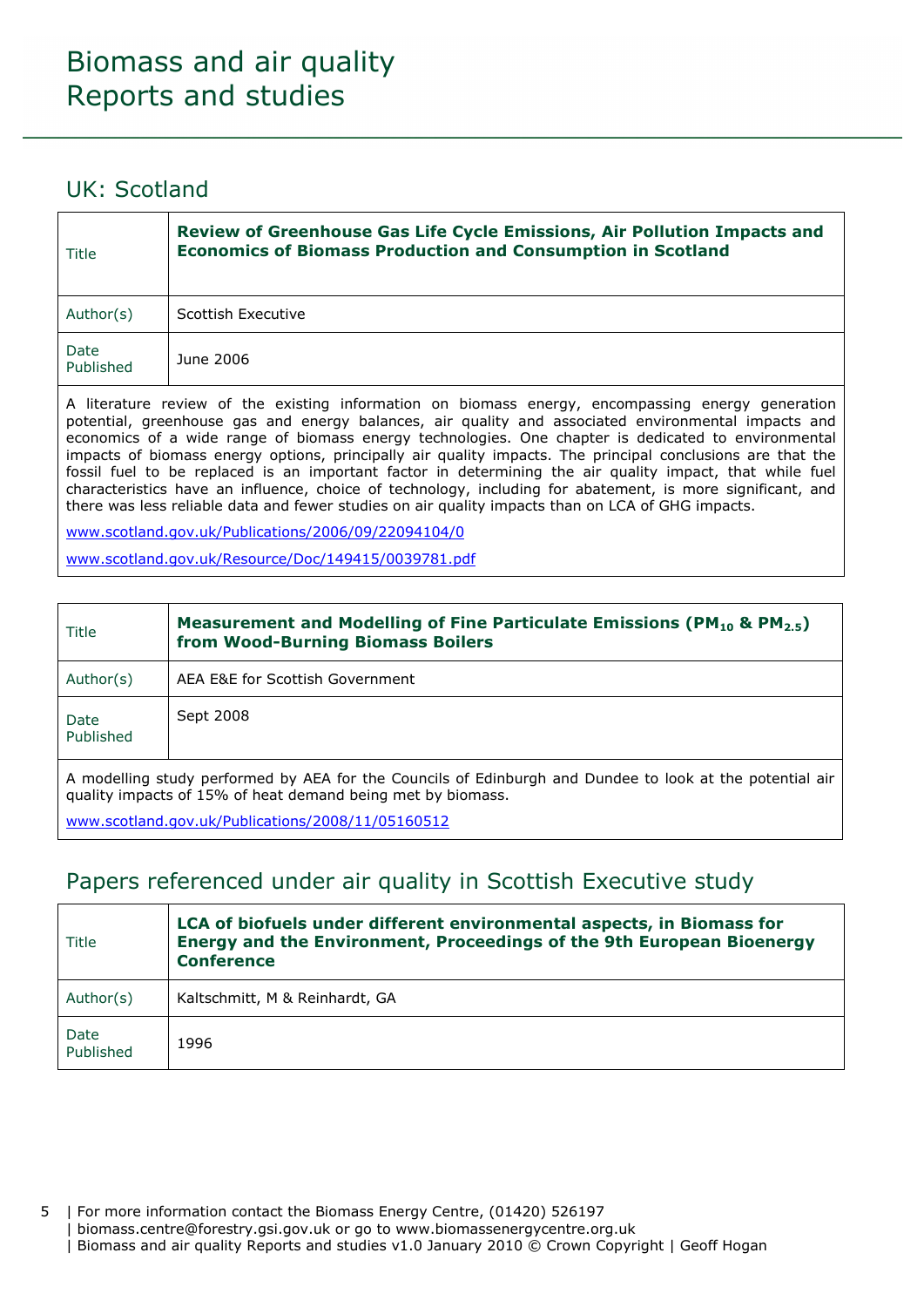| Title                                                                  | Life Cycle Analysis of biofuels under different environmental aspects;<br><b>Biomass and Bioenergy vol 12 121-134</b> |
|------------------------------------------------------------------------|-----------------------------------------------------------------------------------------------------------------------|
| Author(s)                                                              | Kaltschmitt, M, Reinhardt, GA & Stelzer, T                                                                            |
| Date<br>Published                                                      | 1996                                                                                                                  |
| www.tud.ttu.ee/material/piirimae/LCA/Case%20studies/LCA%20biofuels.pdf |                                                                                                                       |

| Title                                                      | Bioenergy for Europe - Which ones fit best?                                                                                                                                                                                                                                                                                                                                                       |
|------------------------------------------------------------|---------------------------------------------------------------------------------------------------------------------------------------------------------------------------------------------------------------------------------------------------------------------------------------------------------------------------------------------------------------------------------------------------|
| Author(s)                                                  | Calzoni, J.; Caspersen, N.; Dercas, N.; Gaillard, G.; Gosse, G.; Hanegraaf, M.; Heinzer, L.;<br>Jungk, N.; Kool, A.; Korsuize, G.; Lechner, M.; Leviel, B.; Neumayr, R.; Nielsen, A. M.;<br>Nielsen, P. H.; Nikolaou, A.; Panoutsou, C.; Panvini, A.; Patyk, A.; Rathbauer, J.; Reinhardt,<br>G. A.; Rivad, G.; Smedile, E.; Stettler, C.; Pedersen Weidema, B.; Wörgetter, M.; Van Zeijts,<br>Η. |
| Date<br>Published                                          | 2000                                                                                                                                                                                                                                                                                                                                                                                              |
| www.oeko.de/service/bio/dateien/en/BLT%20Biofuels%20II.pdf |                                                                                                                                                                                                                                                                                                                                                                                                   |

| Title             | Life cycle environmental and economic assessment of willow biomass<br>electricity: A comparison with other renewable and non-renewable sources<br>Report CSS04-05R Center for Sustainable Systems, University of Michigan |
|-------------------|---------------------------------------------------------------------------------------------------------------------------------------------------------------------------------------------------------------------------|
| Author(s)         | Spitzley, D & Keoleian GA                                                                                                                                                                                                 |
| Date<br>Published | 2005                                                                                                                                                                                                                      |
|                   |                                                                                                                                                                                                                           |

http://css.snre.umich.edu/css\_doc/CSS04-05R.pdf

| Title                                                                                                                                               | Dynamic Life Cycle Assessment (LCA) of Renewable Energy Technologies"<br>Renewable Energy, Vol. 31, pp. 55 - 71. |
|-----------------------------------------------------------------------------------------------------------------------------------------------------|------------------------------------------------------------------------------------------------------------------|
| Author(s)                                                                                                                                           | Pehnt, M.                                                                                                        |
| Date<br>Published                                                                                                                                   | 2006                                                                                                             |
| ftp://ftp.cpuc.ca.gov/LTPP%20Webposting/GHG%20Lifecycle%20Analysis Research%20Papers/Dynamic%2<br>0LCA%20of%20renewable%20energy%20technologies.pdf |                                                                                                                  |

6 | For more information contact the Biomass Energy Centre, (01420) 526197 | biomass.centre@forestry.gsi.gov.uk or go to www.biomassenergycentre.org.uk | Biomass and air quality Reports and studies v1.0 January 2010 © Crown Copyright | Geoff Hogan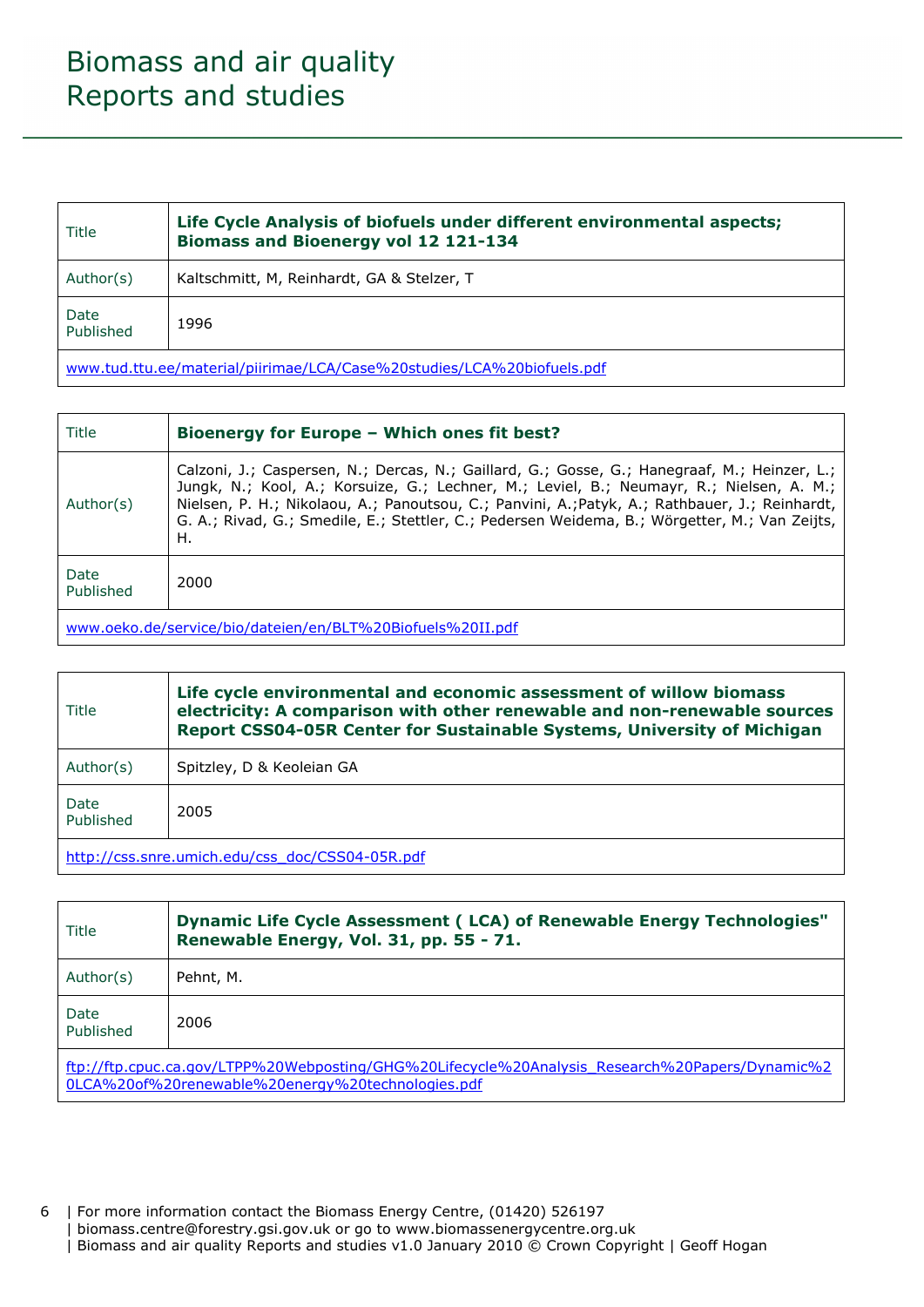#### Europe: Austria

| Title             | A study at Joanneum, Graz, in 1997/8 to look at emission factors of<br>different small scale biomass-furnaces under different operation<br>conditions |
|-------------------|-------------------------------------------------------------------------------------------------------------------------------------------------------|
| Author(s)         | Stiglbrunner, R, Golja, F, & Spitzer, J                                                                                                               |
| Date<br>Published | 2001 $\sim$ In Emissionsfaktoren fur feste Brennstoffe. Heiztechnik                                                                                   |

| Title             | Reduction of nitrogen oxide emissions from wood chip grate furnaces Final<br>report from EC Joule III Low NO <sub>x</sub> Project 1996-99                                                                                                                                                                                                                                                        |
|-------------------|--------------------------------------------------------------------------------------------------------------------------------------------------------------------------------------------------------------------------------------------------------------------------------------------------------------------------------------------------------------------------------------------------|
| Author(s)         | R. Padinger, M. U. Alzueta, L. -E. Åmand, R. Bilbao, F. Ghirelli, J. Good, P. Hasler, J.<br>Hämäläinen, V.-P. Heiskanen, H. Hofbauer, J. C. Ibáñez, P. Kilpinen, B. Leckner, O. Leiser,<br>G. Löffler, A. Millera, T. Nussbaumer, M. Oliva, H. Oravainen, J. Saastamoinen, R. Salzmann,<br>H. Schaffner, J. Spitzer, R. Taipale, H. Thunman, B. Waelti, V.J. Wargadalam, C. Wartha, F.<br>Winter |
| Date<br>Published | 2000                                                                                                                                                                                                                                                                                                                                                                                             |

| Title             | NO <sub>x</sub> reduction of biomass combustion by optimized combustion chamber<br>design and combustion control. Report from Joanneum, Graz |
|-------------------|----------------------------------------------------------------------------------------------------------------------------------------------|
| Author(s)         | Padinger, R                                                                                                                                  |
| Date<br>Published | 2003                                                                                                                                         |

| Title             | <b>BIOS Bioenergiesysteme GmbH</b> |
|-------------------|------------------------------------|
| Author(s)         | Various                            |
| Date<br>Published | Various                            |

www.bios-bioenergy.at/en/downloads-publications/de-dustingaerosols.html 8 papers on aerosols, fly ash and particulates from biomass combustion

www.bios-bioenergy.at/en/downloads-publications/nox.html 8 papers on  $NO_x$  formation and reduction from biomass combustion

Several of these papers are referenced in the IEA Bioenergy Task 32 Handbook on biomass combustion and co-firing

7 | For more information contact the Biomass Energy Centre, (01420) 526197 | biomass.centre@forestry.gsi.gov.uk or go to www.biomassenergycentre.org.uk | Biomass and air quality Reports and studies v1.0 January 2010 © Crown Copyright | Geoff Hogan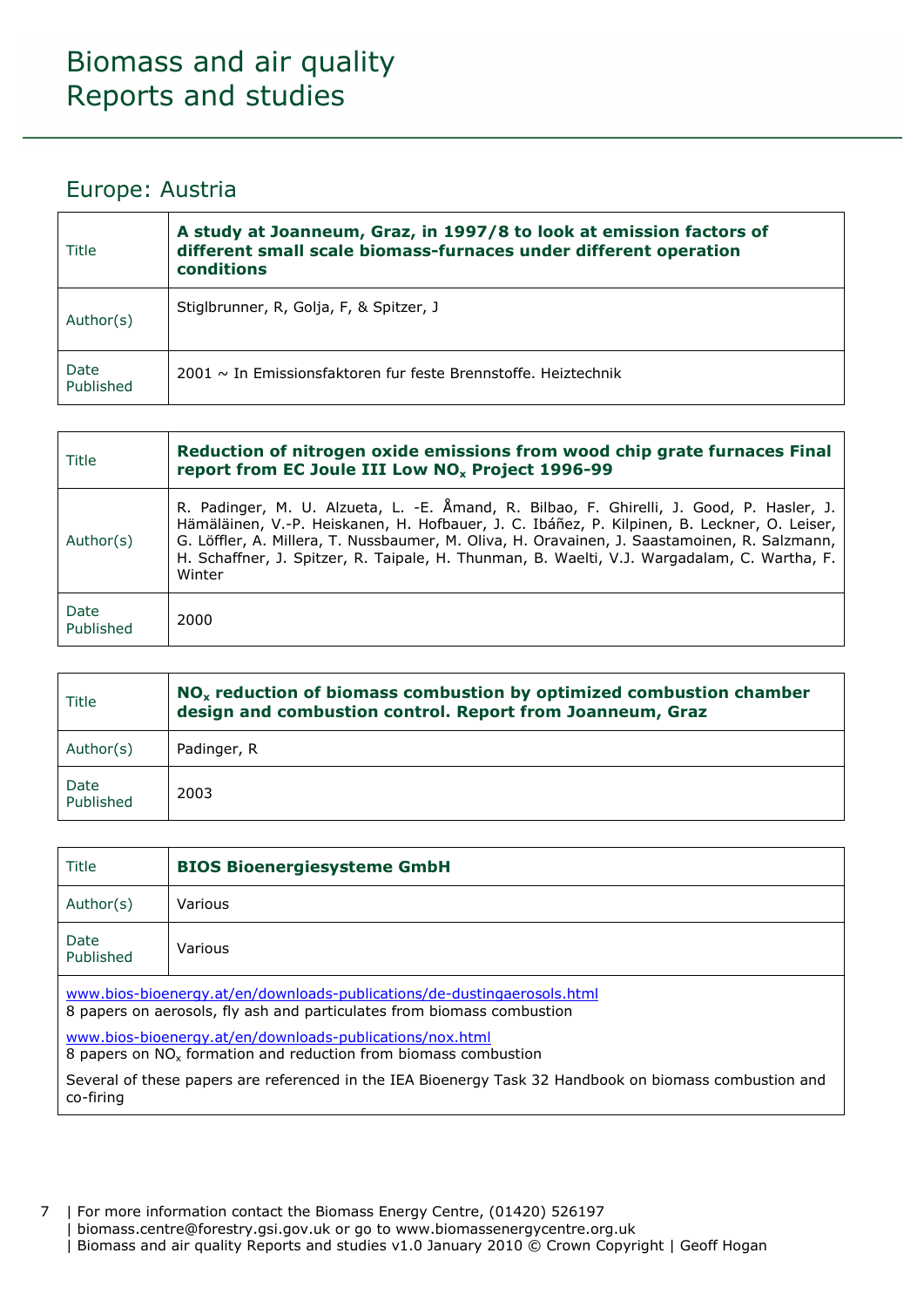#### Europe: Sweden

| Title     | Research Programme: Emissions and air pollution from combustion of<br><b>biomass</b>                                                                                                                           |
|-----------|----------------------------------------------------------------------------------------------------------------------------------------------------------------------------------------------------------------|
| Author(s) | Swedish national Energy Administration, EC DGET                                                                                                                                                                |
|           | A programme of research funded under the Swedish Energy Programme as part of the EC DGET (Directorate<br>Coneral for Energy and Transport). Departs on the results of these pregrammes do not yet appear to be |

General for Energy and Transport). Reports on the results of these programmes do not yet appear to be available.

www.managenergy.net/products/R32.htm

#### IEA

| Title             | IEA International seminar on Aerosols in biomass combustion, Zurich |
|-------------------|---------------------------------------------------------------------|
| Author(s)         | Various                                                             |
| Date<br>Published | 2001                                                                |

| Title             | IEA International seminar on Aerosols in biomass combustion, Graz |
|-------------------|-------------------------------------------------------------------|
| Author(s)         | Various                                                           |
| Date<br>Published | March 2005                                                        |

Several useful presentations, including PM emissions in Austria 2000-2004 (J Schneider); Particle emissions from residential biofuel boilers and stoves (C Tullin); Exhaust gas cleaning for small wood fired appliances – recent progress and field test results (V Schmatloch); the last of which describes a small electrostatic precipitator for use in the flue of domestic scale boilers.

www.ieabcc.nl/meetings/task32\_Graz\_aerosols/

| Title             | Aerosols in biomass combustion (expert workshop at Bioenergy 2007),<br><b>Jyvaskyla</b> |
|-------------------|-----------------------------------------------------------------------------------------|
| Author(s)         | Various                                                                                 |
| Date<br>Published | Sept 2007                                                                               |

Several useful presentations, including Aerosol emissions from different modern Austrian small-scale biomass boilers (pellets, wood chips, log wood) (T Brunner); Cost of particle removal for 200 kW to 2 MW automatic wood combustion plants by ESP and fabric filter (T Nussbaumer); Novel small scale ESP concepts (S Gunczy) www.ieabcc.nl/meetings/task32\_jyvaskyla\_ws\_aerosols/index.html

8 | For more information contact the Biomass Energy Centre, (01420) 526197 | biomass.centre@forestry.gsi.gov.uk or go to www.biomassenergycentre.org.uk | Biomass and air quality Reports and studies v1.0 January 2010 © Crown Copyright | Geoff Hogan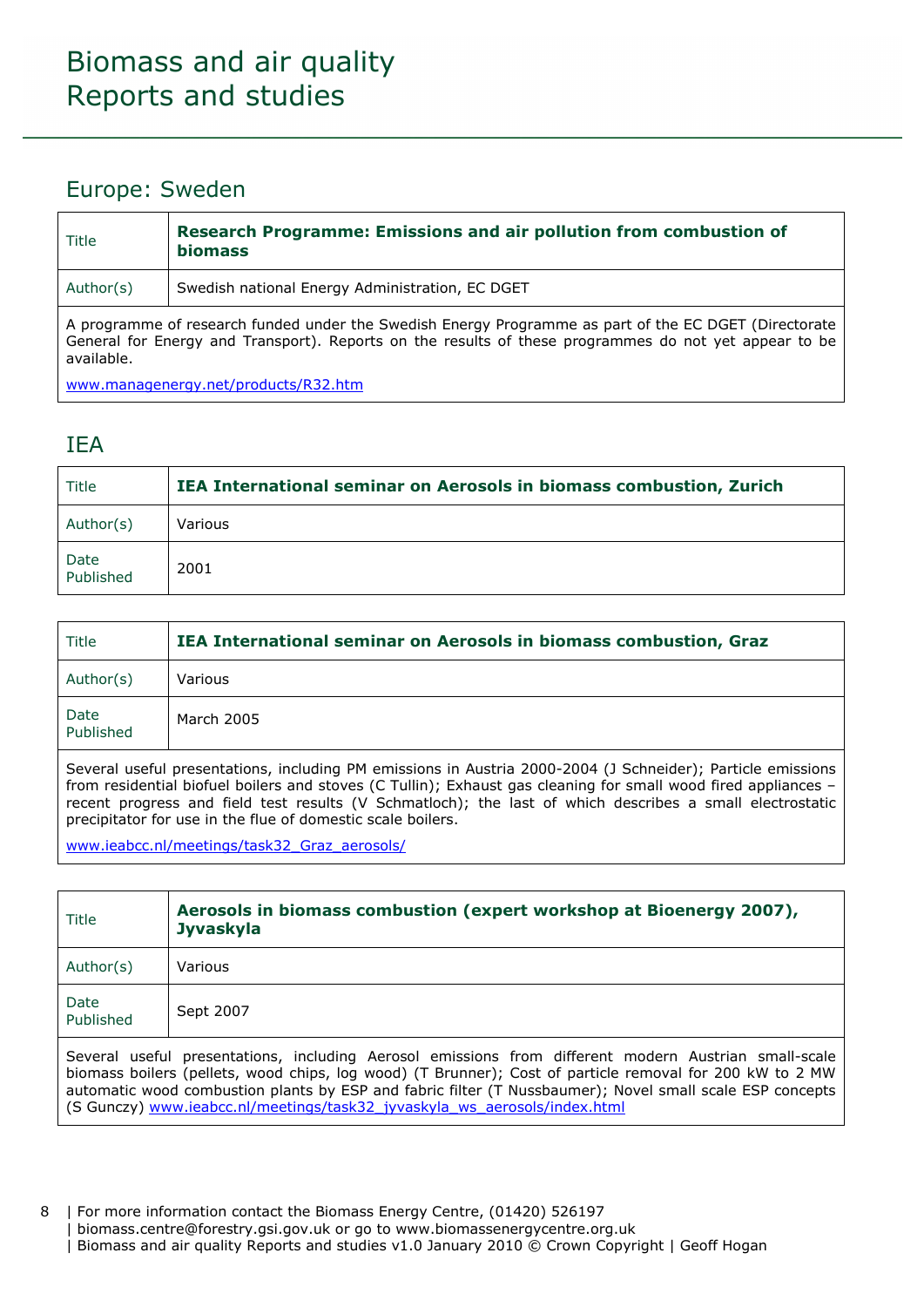| Title             | IEA Expert workshop on Next generation small scale biomass combustion<br>technologies, Amsterdam, |
|-------------------|---------------------------------------------------------------------------------------------------|
| Author(s)         | Various                                                                                           |
| Date<br>Published | October 2008                                                                                      |
|                   |                                                                                                   |

www.ieabcc.nl/meetings/task32\_Amsterdam2008/SSC/index.html

| Title             | Handbook on biomass combustion & co-firing |
|-------------------|--------------------------------------------|
| Author(s)         | IEA Bioenergy Task 32                      |
| Date<br>Published | Dec 2007                                   |

A substantial (442 pages) book from IEA Bioenergy Task 32 on all aspects on biomass combustion, including a chapter on environmental impacts of biomass combustion, with 134 references, and one on ash characteristics and behaviour with 36 references

In addition, a chapter on research and development needs and activities identifies technologies to reduce gaseous emissions, especially NO<sub>x</sub> as of great importance (12 references to academic studies on NO<sub>x</sub> emissions, including 2 by A Weissinger, et al. (1999 & 2002) on NO<sub>x</sub> reduction by primary measures) and ash and aerosol related problems, including PM reduction technologies, with 46 references, including: I Obernberger, et al. (1999) "Formation, composition and particle size distribution of fly ashes from biomass combustion plants" in proceedings of the 4th Biomass Conference of the Americas.

www.ieabcc.nl/handbook.html

| Title                                                                                                                                                                                                                                                                                                      | Particulate emissions from biomass combustion in IEA countries. A survey<br>on measurements and emission factors |
|------------------------------------------------------------------------------------------------------------------------------------------------------------------------------------------------------------------------------------------------------------------------------------------------------------|------------------------------------------------------------------------------------------------------------------|
| Author(s)                                                                                                                                                                                                                                                                                                  | Nussbaumer, T, Czasch, C, Klippel, N, Johansson, N & Tullin, C For IEA Task 32                                   |
| Date<br>Published                                                                                                                                                                                                                                                                                          | Jan 2008                                                                                                         |
| Gives typical, best and worst emission figure for $PM_{10}$ or different combustions systems (including open<br>fireplaces and wood stoves) for 8 European countries. Includes operational and design variations such as use<br>with or without an accumulator tank, and updraft or downdraft log boilers. |                                                                                                                  |
| www.ieabcc.nl/publications/Nussbaumer et al IEA Report PM10 Jan 2008.pdf                                                                                                                                                                                                                                   |                                                                                                                  |
| Also presentation as part of IEA Expert workshop on Next generation small scale biomass combustion<br>technologies, Amsterdam, October 2008                                                                                                                                                                |                                                                                                                  |

www.ieabcc.nl/meetings/task32\_Amsterdam2008/SSC/03%20Thomas%20Nussbaumer.pdf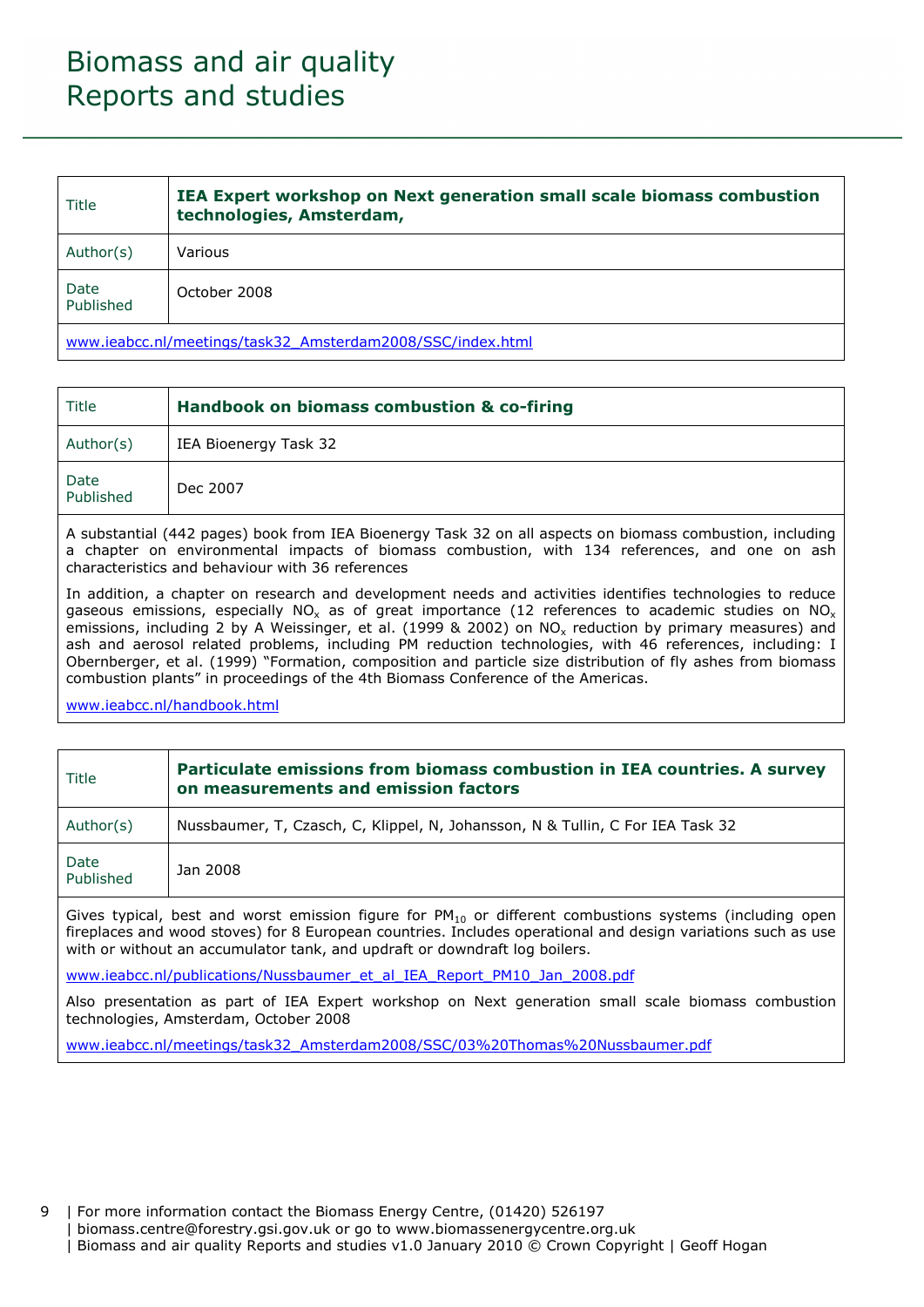### Worldwide: Canada

| Title                                | <b>Health Impacts of Biomass Air pollution</b> |
|--------------------------------------|------------------------------------------------|
| Author(s)                            | University of British Columbia                 |
| www.cher.ubc.ca/PDFs/biomass_air.pdf |                                                |

| Title                                                                                                                                                           | <b>Emissions from residential wood combustion</b> |
|-----------------------------------------------------------------------------------------------------------------------------------------------------------------|---------------------------------------------------|
| Author(s)                                                                                                                                                       | Preto, F                                          |
| Part of IEA Workshop on recent developments in small scale combustion devices, Paris, France, October<br>2005 www.ieabcc.nl/meetings/task32 Paris ssc/Preto.pdf |                                                   |

### Worldwide: USA

| Title                                                                                                               | <b>Particulate control for biomass fired boilers</b> |
|---------------------------------------------------------------------------------------------------------------------|------------------------------------------------------|
| Author(s)                                                                                                           | RA Mastropietro                                      |
| Date<br>Published                                                                                                   | 1996                                                 |
| A discussion of the development, use and performance of electrostatic precipitators (ESPs) in biomass<br>combustion |                                                      |

http://hamon-researchcottrell.com/HRCTechnicalLibrary/Particulate%20Control%20for%20Biomass%20Fire d%20Boilers.pdf